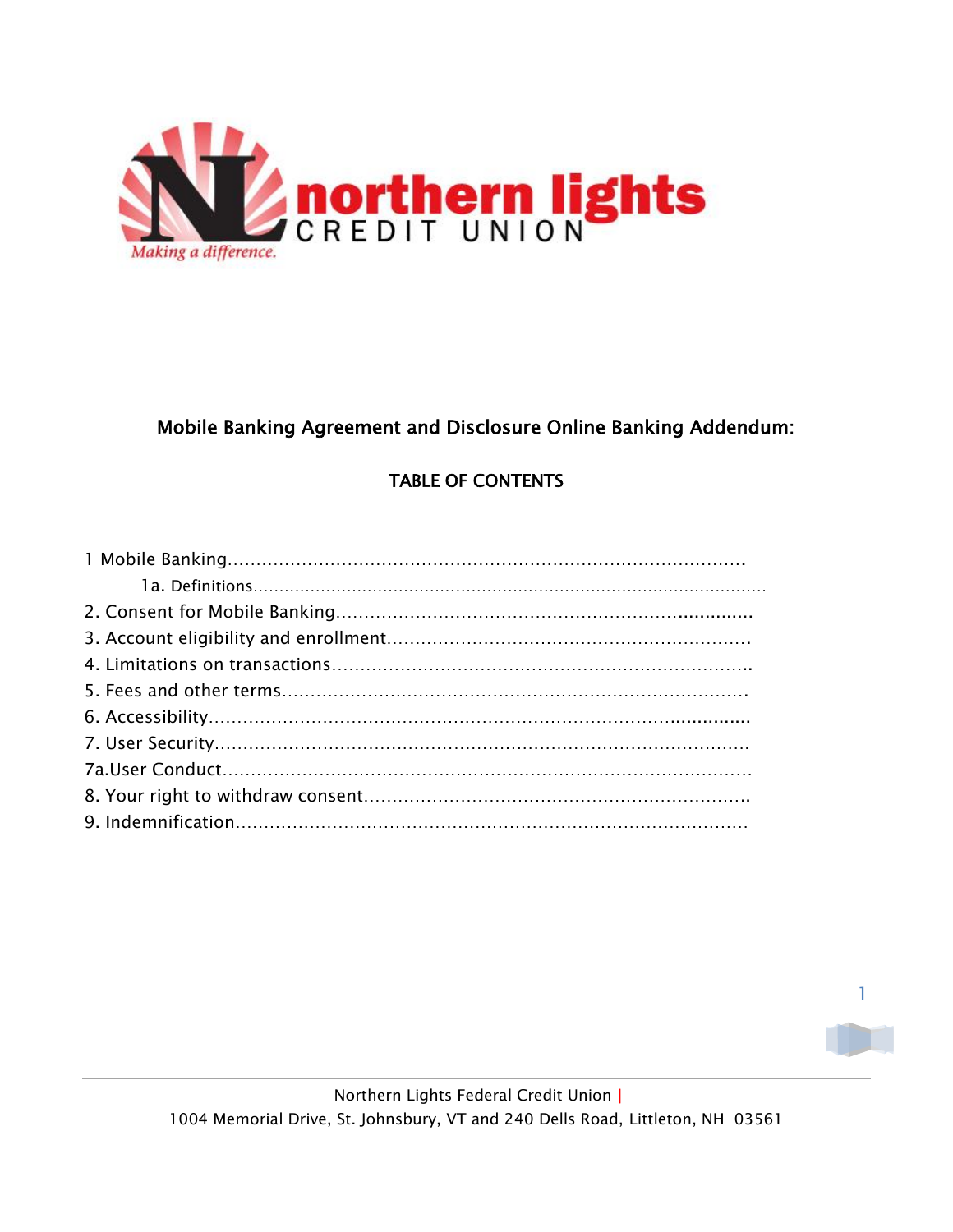### 1. Mobile Banking:

Northern Lights Federal Credit Union (hereinafter "NLFCU") is offering Mobile Banking Service, and you agree to all of the terms and conditions contained in this Agreement and Disclosure (hereinafter referred to as "AD"). From time-to-time we may amend the terms and modify these services we offer without notice – except as otherwise required by law.

## 1a. Definitions:

The following words have the definitions given below:

"Account(s)" means your *eligible* NLFCU checking, savings, loan, share certificate, and any other NLFCU accounts that can be accessed via Mobile Banking.

"Device" means a supportable mobile device include a cell phone or other mobile Device that is web-enabled and allows secure, SSL traffic, which is also capable of receiving text messages. Your wireless carrier may assess you fees for these services. Please consult your wireless plan or provider for further details.

"Mobile Banking" means the banking services accessible from the Device you have Registered with us for the purpose of accessing your accounts.

"You" and Yours", mean each person with authorized access to your Account(s) who Applies and uses this Mobile Banking Product.

"We","Us", and "Credit Union" means Northern Lights Federal Credit Union (NLFCU).

# 2. Consent for Mobile Banking:

By using the Mobile Banking product, you accept and agree to the general terms and conditions governing same, including all of the terms and conditions presented in this AD.

### 3. Account Eligibility and Enrollment:

In order to access the Mobile Banking product, you must first enroll in NLFCU's Online Banking. Please review instructions on the web site to enroll and/or contact a NLFCU staff member for further information.

4. Limitations on Transactions:



2

1004 Memorial Drive, St. Johnsbury, VT and 240 Dells Road, Littleton, NH 03561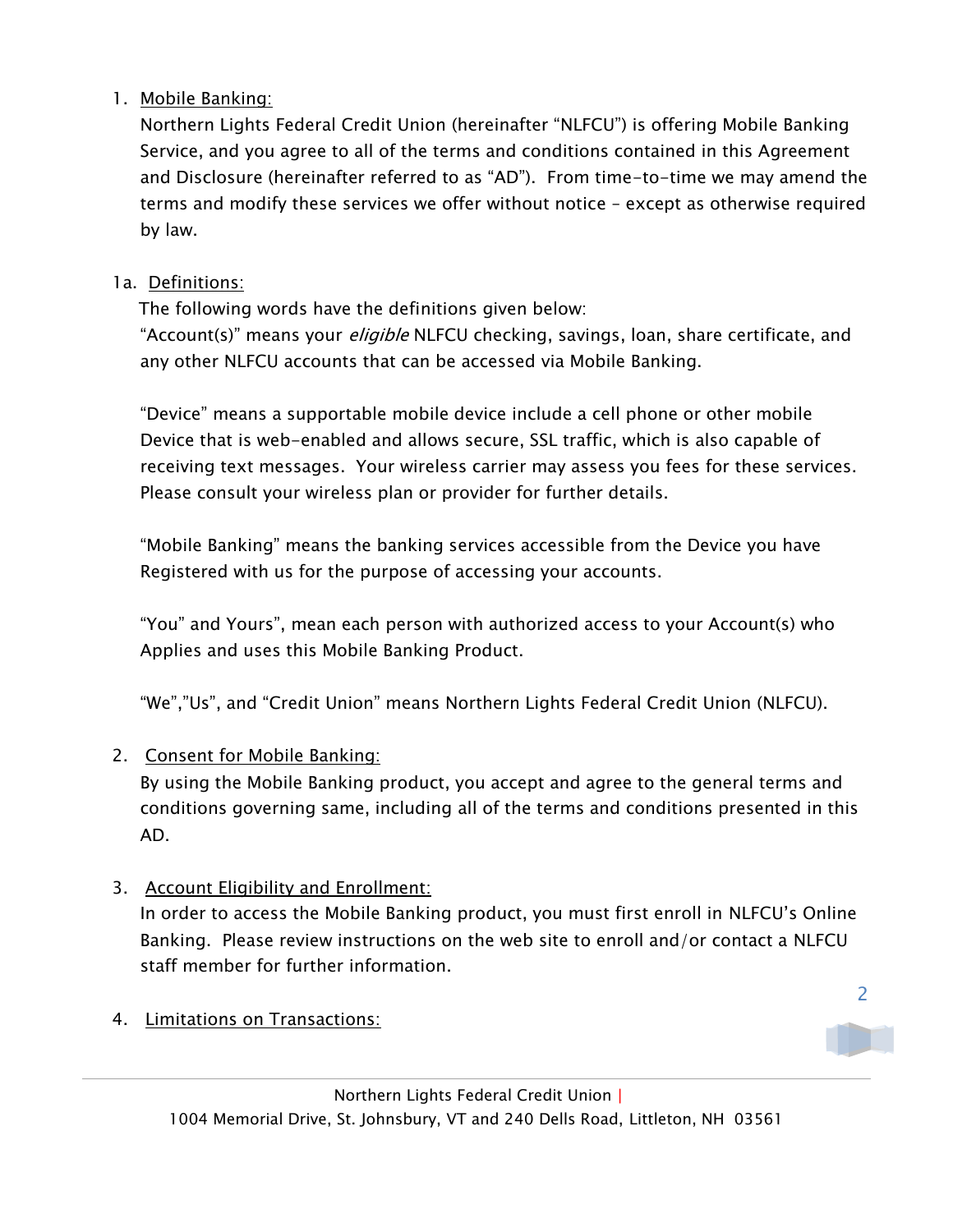Transactions done through your this Mobile Banking service are subject to all of the regular limitations and fees that normally apply to your account(s), including Regulation D, which means that transfers from your money market and other savings accounts, or deposits to these accounts are limited to six per month. Please refer to your Membership Booklet under Electronic Fund Transfers Agreement and Disclosure – Transfer Limitations for further information.

### 5. Fees and Other Terms:

NLFCU reserves the right to change the terms and conditions of this agreement at any time including:

- The addition or deletion of Mobile Banking products/services
- The right to implement fees for this Mobile Banking product by sending you prior notice.

NLFCU is not responsible for any fees or charges in connection with your mobile device. NLFCU is also not responsible for any additional text message or other internet related fees that your carrier may charge.

### 6. Accessibility:

Mobile Banking is made available 24 hours/day and 7 days/week; however, NLFCU does not guarantee that these services will up at all times. NLFCU's Mobile and Online banking products may not be available from time-to-time due to: maintenance, communication, electric, network, or other issues that are beyond our control.

### 7. User Security:

3 You agree to take every precaution to ensure the safety, security and integrity of your Mobile Banking device/account(s). You agree not to leave your Device unattended while logged in to Mobile Banking and to log off immediately at the completion of each access by you. You agree not to provide your username, password or other access information to any unauthorized person. If you do permit other persons to use your Device, login information, or other means to access Mobile Banking, you are responsible for any transactions they authorize and we will not be liable for any resulting damages to you. You agree not to use any personally identifiable information when creating shortcuts to your Account. Accessing locations outside of the United States is done so at your own risk. You agree to take every precaution available for the security of your Device, including, but not limited to Device PIN and other protections available to you to through your Device provider.

### 7a. User conduct: